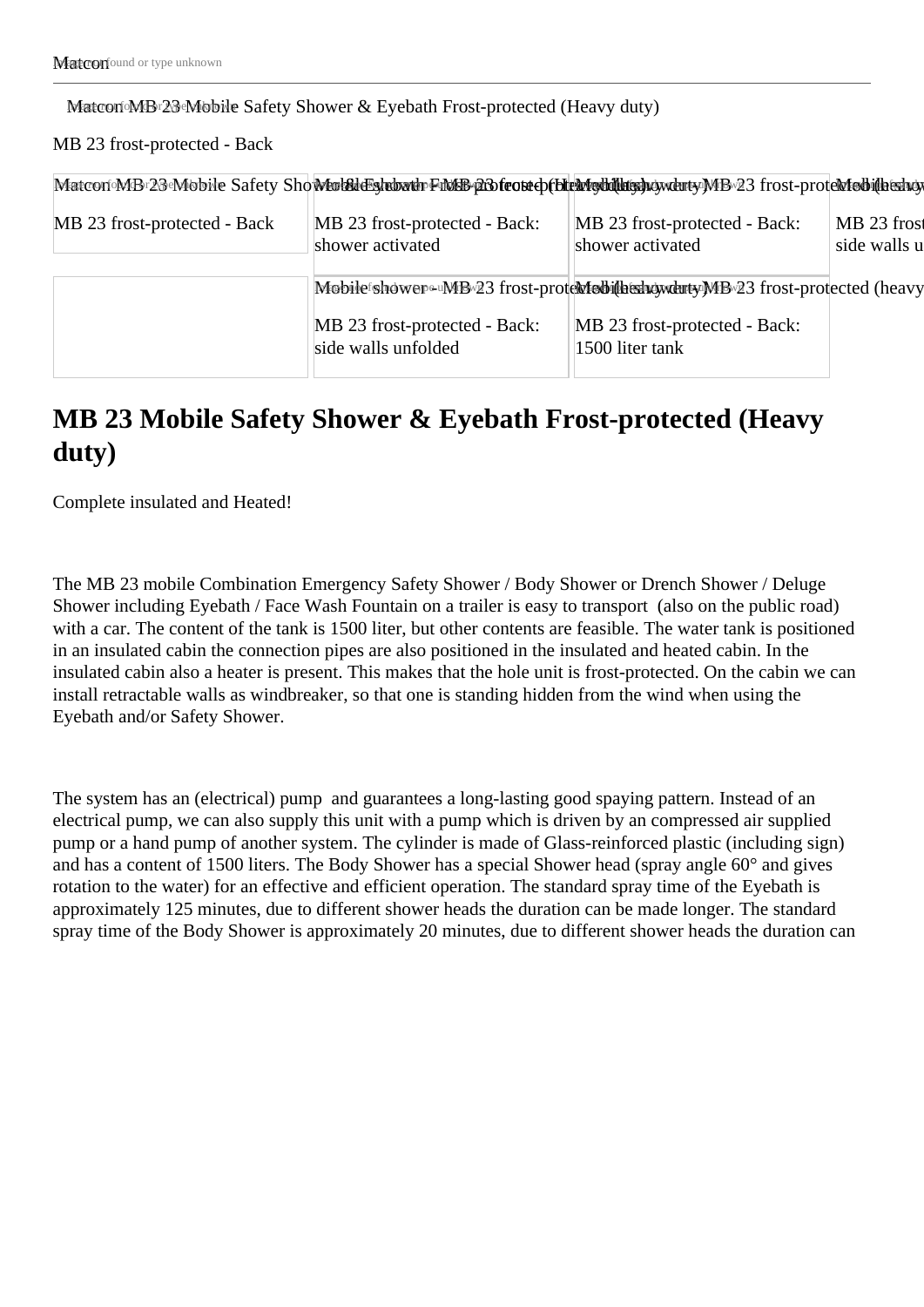be made longer. Standard this unit has a MB 50 OD Eyebath with an "unbreakable" ABS bowl and hinged lid (including sign). The lid is at the same time the operation of the Eyebath (pull forewards up and the wat starts running). When the lid is pushed back and closed the eyebath stops automatically. Because of this hinged lid the Eyebath remains clean and hygienic. The water supply pipe from and towards the tank to the safety shower is being insulated and electrical trace tape heating has been applied (frost-protected). The t is being insulated by means of the cabin (We have this system also without cabin).

#### [More information..](https://metlchek.com/printpdf/1095#).

The Eyebath is equipped with diffusers (optional supplemented with black rubber Eye cups). This unit can also be equipped with the MB /20 /30 /75 /80 Eyebath. As an extra option an extra hand held Eyebath can be added to the unit with one or two sprayers / diffusers. The hand held Eyebath has dust covers on the diffust optional supplemented with black rubber Eye cups with hinged dust covers (including sign). The diffusers gives a gentle aerated soft spray pattern which feels pleasant for the eyes. The operation of the Body show is done by means of the operation handle / lever. The system itself is easy to maintain and make ready for operational use. Conditioning products are available in order to preserve the water and make it longer tenable. The unit can also be suitable for Flame Proof / ATEX conditions. The system is also available for rental!

## Specifications:

- content 1500 liter
- material: glass reinforced plastic
- including sign
- dimensions 1850x4100x2100 (+ 300 mm with upper part of Body Shower) mm (WxLxH)
- empty weight 700 kg
- full weight 2200 kg
- pump (electrical or air-driven)
- trailer
- meets the following standards: CE EN 15154 & ANSI Z 358.1

## Extra options:

- sign
- conditioning products
- different shower heads possible